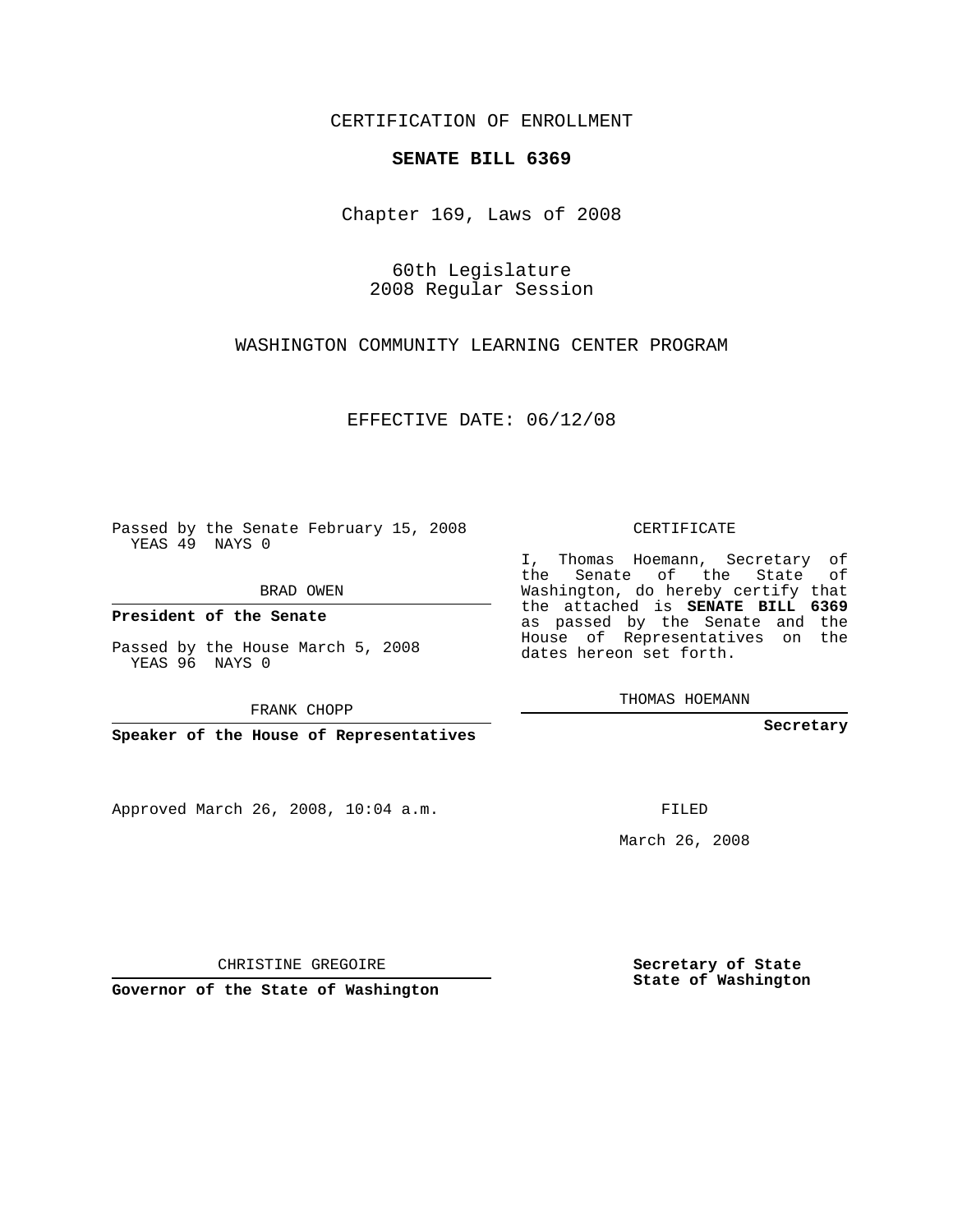## **SENATE BILL 6369** \_\_\_\_\_\_\_\_\_\_\_\_\_\_\_\_\_\_\_\_\_\_\_\_\_\_\_\_\_\_\_\_\_\_\_\_\_\_\_\_\_\_\_\_\_

\_\_\_\_\_\_\_\_\_\_\_\_\_\_\_\_\_\_\_\_\_\_\_\_\_\_\_\_\_\_\_\_\_\_\_\_\_\_\_\_\_\_\_\_\_

Passed Legislature - 2008 Regular Session

**State of Washington 60th Legislature 2008 Regular Session**

**By** Senators Eide, McAuliffe, Keiser, Franklin, and Rasmussen

Read first time 01/16/08. Referred to Committee on Early Learning & K-12 Education.

 1 AN ACT Relating to the Washington community learning center 2 program; and amending RCW 28A.215.060.

3 BE IT ENACTED BY THE LEGISLATURE OF THE STATE OF WASHINGTON:

 4 **Sec. 1.** RCW 28A.215.060 and 2007 c 400 s 5 are each amended to 5 read as follows:

 (1) The Washington community learning center program is established. The program shall be administered by the office of the superintendent of public instruction. The purposes of the program include:

10 (a) Supporting the creation or expansion of community learning 11 centers that provide students with tutoring and educational enrichment 12 when school is not in session;

13 (b) Providing training and professional development for community 14 learning center program staff;

15 (c) Increasing public awareness of the availability and benefits of 16 after-school programs; and

17 (d) Supporting statewide after-school intermediary organizations in 18 their efforts to provide leadership, coordination, technical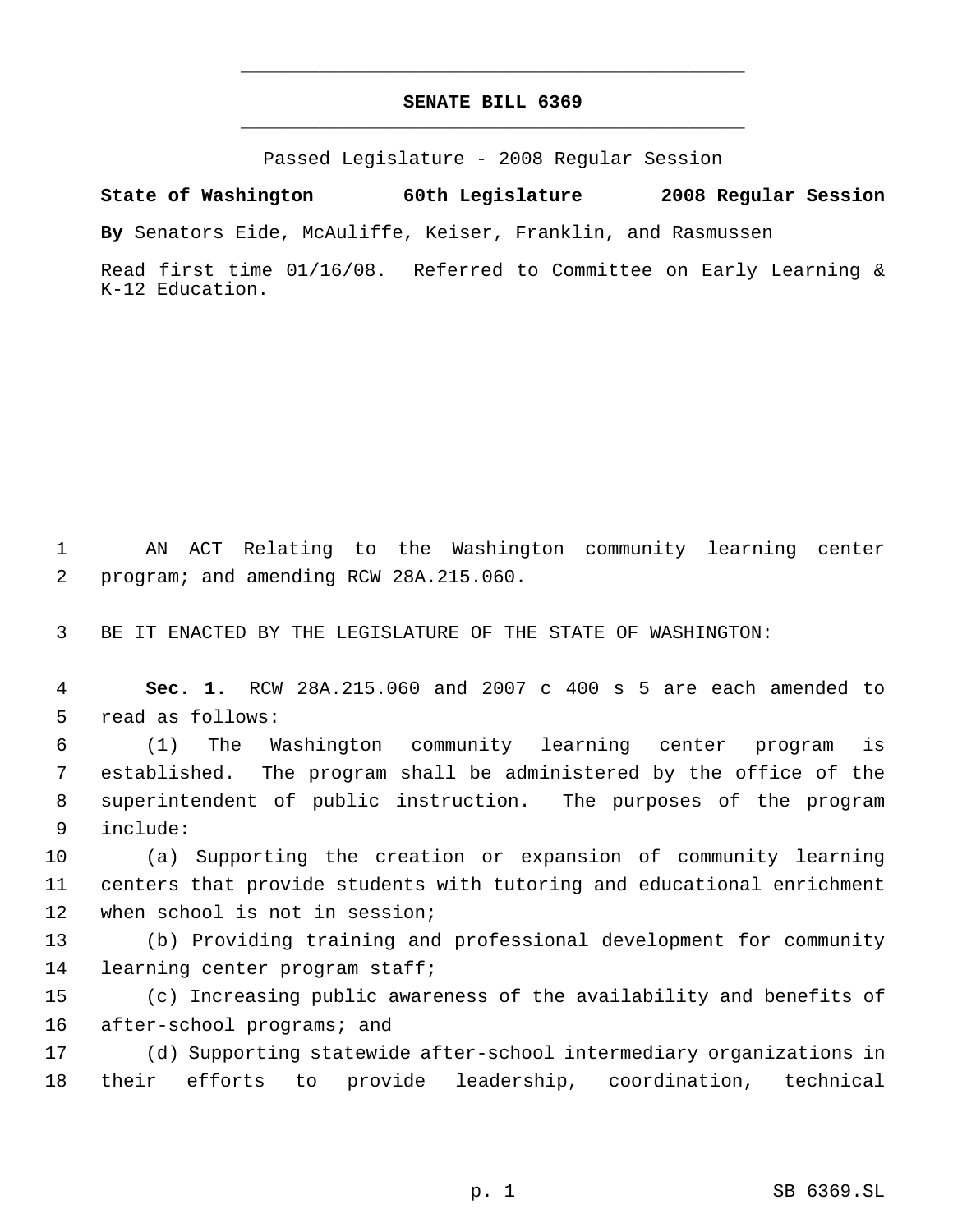assistance, professional development, advocacy, and programmatic 2 support to the Washington community learning center programs and after-school programs throughout the state.

 (2)(a) Subject to funds appropriated for this purpose, the office of the superintendent of public instruction may provide community learning center grants to any public or private organization that meets the eligibility criteria of the federal twenty-first century community learning centers program.

 (b) Priority may be given to grant requests submitted jointly by one or more schools or school districts and one or more community-based organizations or other nonschool partners.

 (c) Priority may also be given to grant requests for after-school programs focusing on improving mathematics achievement, particularly for middle and junior high school students.

(d) Priority shall be given to grant requests that:

 (i) Focus on improving reading and mathematics proficiency for students who attend schools that have been identified as being in need of improvement under section 1116 of Title I of the federal no child left behind act of 2001; and

 (ii) Include a public/private partnership agreement or proposal for how to provide free transportation for those students in need that are involved in the program.

 (3) Community learning center grant funds may be used to carry out a broad array of out-of-school activities that support and enhance academic achievement. The activities may include but need not be limited to:

- (a) Remedial and academic enrichment;
- (b) Mathematics, reading, and science education;
- (c) Arts and music education;
- (d) Entrepreneurial education;
- (e) Community service;
- (f) Tutoring and mentoring programs;
- (g) Programs enhancing the language skills and academic achievement of limited English proficient students;
- (h) Recreational and athletic activities;
- (i) Telecommunications and technology education;
- (j) Programs that promote parental involvement and family literacy;